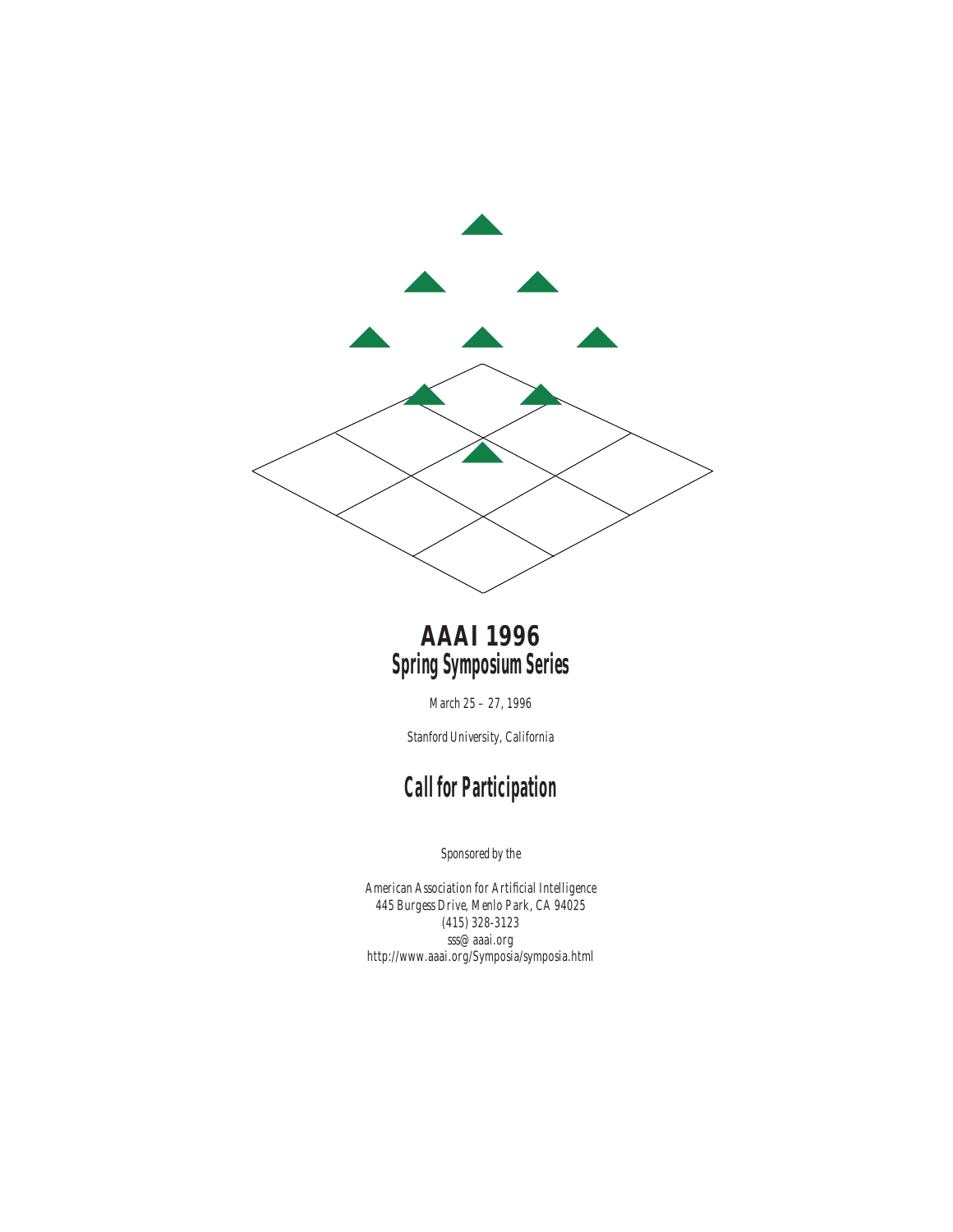THE AMERICAN ASSOCIATION for Artificial Intelligence presents the 1996 Spring Symposium Series, to be held Monday through Wednesday, March 25-27, 1996, at Stanford Uni-HE AMERICAN ASSOCIATION for Artificial Intelligence presents the 1996 Spring Symposium Series, to be held Monday through versity.

The topics of the eight symposia in the 1996 Spring Symposium Series are:

- Acquisition, Learning, and Demonstration: Automating Tasks for Users
- Adaptation, Coevolution and Learning in Multiagent Systems
- Artificial Intelligence in Medicine: Applications of Current Technologies
- Cognitive and Computational Models of Spatial Representation
- Computational Implicature: Computational Approaches to Interpreting and Generating Conversational Implicature
- Computational Issues in Learning and Using Models of Dynamical Systems
- Machine Learning in Information Access
- Planning with Incomplete Information for Robot Problems

Symposia will be limited to between forty and sixty participants. Each participant will be expected to attend a single symposium. Working notes will be prepared and distributed to participants in each symposium.

A general plenary session, in which the highlights of each symposium will be presented, will be held on Tuesday, March 26, and an informal reception will be held on Monday, March 25.

In addition to invited participants, a limited number of other interested parties will be able to register in each symposium on a first-come, firstserved basis. Registration will be available by January 1, 1996. To obtain registration information write to:

AAAI 45 Burgess Drive Menlo Park, CA 94025 (sss@aaai.org).

Submission Information

Submissions for the symposia are due on October 31, 1995. Notification of acceptance will be given by November 30, 1995. Material to be included in the working notes of the symposium must be received by January 19, 1996. See the appropriate section below for specific submission requirements for each symposium.

This document is available as

http://www.aaai.org/Symposia/Spring/1996/ sssparticipation-96.html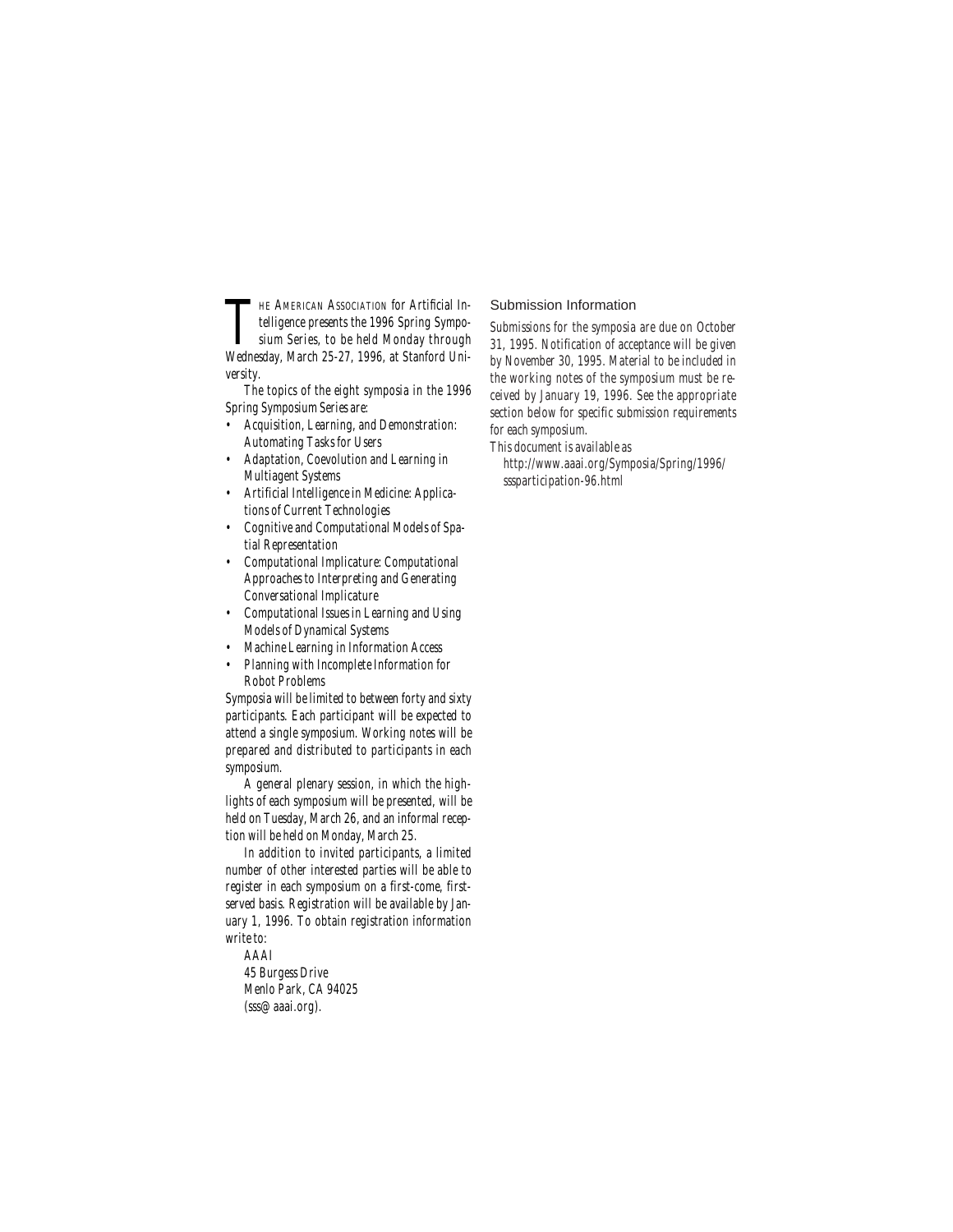

## **Acquisition, Learning and Demonstration: Automating Tasks for Users**

**A**utomating tasks through interactions with<br>
portant area of research, one that will at-<br>
tract increasing attention in the next few vears users has always been recognized as an imtract increasing attention in the next few years. Larger bodies of knowledge will need to be acquired and maintained as AI systems are scaled up and applied to real-world problems. The interactive nature of the growing Internet (where many services will be offered and diverse intelligent assistants created) will pose an increasing demand on tools that help users define tasks they want computers to accomplish for them.

Currently, researchers in three different communities are looking at different aspects of this problem. Machine learning researchers tend to look for ways to automate the acquisition process with algorithms that do explanation or induction based on a user's actions. Knowledge acquisition research, mainly motivated by the automation of knowledge-intensive tasks, concentrates on understanding how to structure the system's interaction with users based on the nature of the task to be automated. The area of programming by demonstration, which emerged from the user interface and human-computer interaction communities, offers more natural ways for nonprogrammers to automate tasks using systems that analyze the sequence of actions chosen by a user to perform a task. The primary purpose of this symposium is to bring together these communities in order to exchange ideas and approaches, and to gain a better understanding of the state of the art and the technological and research challenges that we need to address in getting computers to do intelligent tasks for users. Possible discussion topics for this symposium include:

*Combining existing approaches:* Which aspects of a task can be learned automatically and how? Can we handle with current induction techniques the iterative constructs required for tasks typical of demonstration systems? When and how can we generalize from a few examples provided by a user? Are the problem-solving methods that have been identified by the knowledge acquisition community useful in knowledge-lean tasks?

*Analysis and methodology issues:* What kinds of knowledge are hard to acquire and why? Can we characterize classes of tasks that users can automate easily? How can computers interact better with users in specific contexts? How much of the task should the system model and understand?

*Practical concerns:* What challenging tasks would users like to automate? What do current approaches offer for these tasks? How do we address the tradeoff between burdening the user and autonomy? How scalable are the proposed methods?

The first day of the symposium will include short tutorial-style presentations to provide a shared background of the approaches and applications in machine learning, knowledge acquisition, and programming by demonstration. The rest of the sessions will center around a few papers representing current approaches and open issues within each area and across areas. Each presentation will be followed by a discussion prepared by people with an alternative research focus, and finally, by an open discussion. Based on the submissions received, we will select a set of sample tasks that will be suggested to the participants to guide the preparation of the final papers and the discussions during the symposium.

### Submission Information

Potential participants should submit a short paper (two to eight pages) with a crisp description of open questions in interactive task automation, solutions presented by a specific approach, or lessons learned from a research project. Send PostScript or hard-copy submissions to Yolanda Gil, Information Sciences Institute / USC, 4676 Admiralty Way, Marina del Rey, CA 90045. (310) 822-1511 gil@isi.edu

#### Organizing Committee

William P. Birmingham, Univ. of Michigan at Ann Arbor; Allen Cypher, Apple Computer; Yolanda Gil (chair), USC/ISI, gil@isi.edu; Mike Pazzani, Univ. of California at Irvine.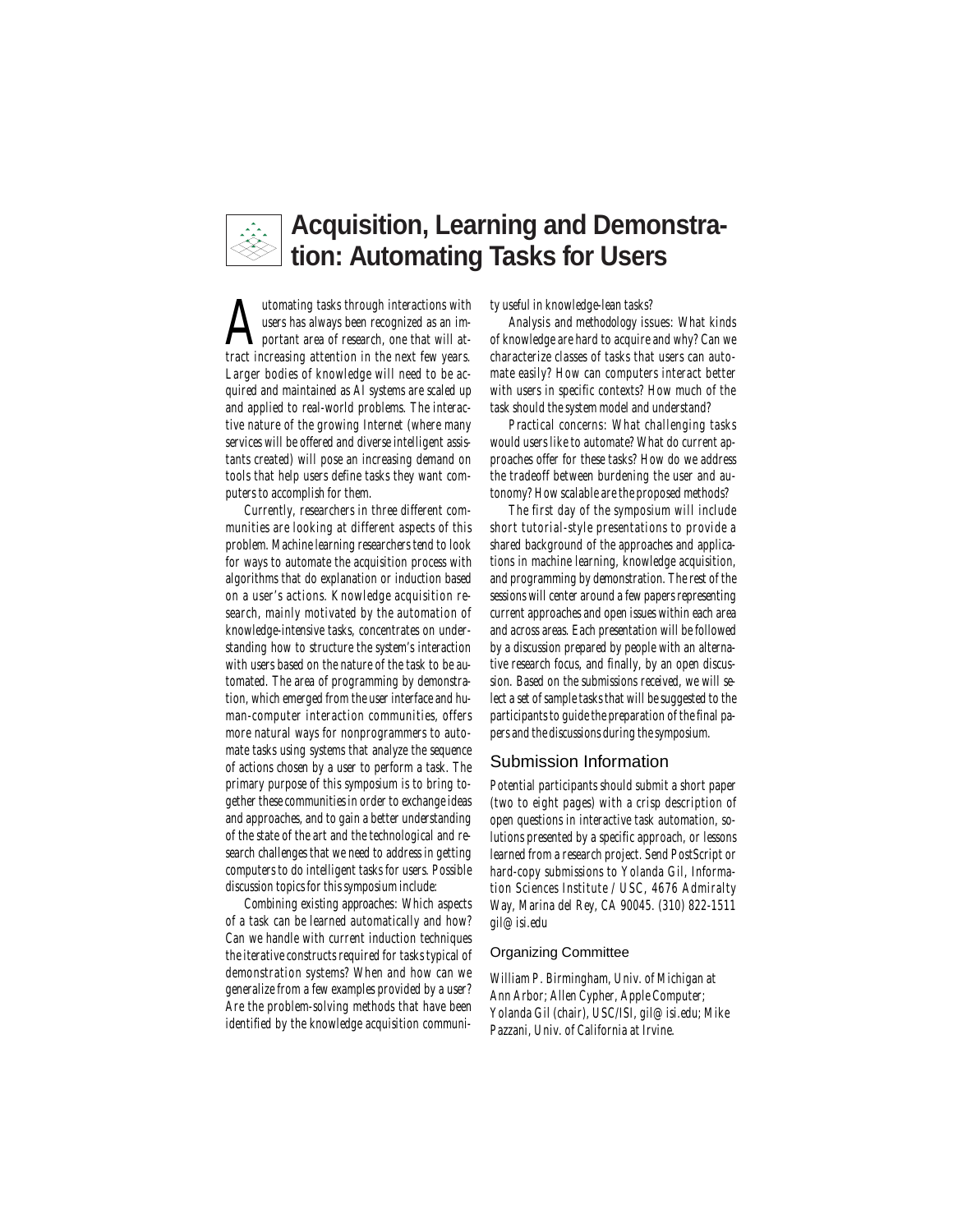

## **Adaptation, Coevolution and Learning in Multiagent Systems**

**C** cordination of multiple agents is essential<br>for the viability of systems in which these<br>agents share resources. Most of the research<br>in distributed artificial intelligence have concen-**V**oordination of multiple agents is essential for the viability of systems in which these *A* agents share resources. Most of the research trated on developing coordination strategies offline. These pre-fabricated strategies can quickly become inadequate if the system designer's world model is incomplete or incorrect or if the environment can change dynamically. Learning and adaptation are invaluable mechanisms by which agents can evolve coordination strategies that meet the demands of the environments and the requirements of individual agents.

The goal of this symposium is to focus on research that will address unique requirements for agents learning and adapting to work with other agents. Recognizing the applicability and limitations of current machine learning research as applied to multiagent problems as well as developing new learning and adaptation mechanisms particularly targeted to these class of problems will be of particular relevance to this symposium. We would particularly welcome new insights into this class of problems from other related disciplines, and thus would like to emphasize the inter-disciplinary nature of the symposium. Among others, papers of the following kind are welcome:

- Benefits of adaptive/learning agents over agents with fixed behavior in multiagent problems.
- Characterization of methods in terms of modeling power, communication abilities, and knowledge requirement of individual agents.
- Developing learning and adaptation strategies for environments with cooperative agents, selfish agents, partially cooperative agents.
- Analyzing and constructing algorithms that guarantee convergence and stability of group behavior.
- Coevolving multiple agents with similar or opposing interests.

• Interdisciplinary research from fields like organizational theory, game theory, psychology, sociology, economics, etc.

### Submission Information

The symposium will consist of individual presentations, invited talks, break-out group discussions, panels, and video sessions. Participants interested in presenting their work should send an extended abstract (12-point font, 5 pages or less) describing work in progress or completed work. Other interested participants should send a one-page description of their research interests with a short list of relevant publications. We would like to encourage submissions for video presentations and for working systems that can be used for hands-on demonstration during the symposium. We will accept only email submissions of PostScript files. Submissions should be sent to sandip@kolkata.mcs.utulsa.edu. Further information on this symposium can be found on the web at http://euler.mcs.utulsa. edu/~sandip/ss.html.

#### Organizing Committee

John J. Grefenstette, Naval Research Laboratory; Tad Hogg, Xerox PARC; Michael N. Huhns, MCC; Jeff Rosenschein, The Hebrew University; Sandip Sen (Chair), University of Tulsa, sandip@kolkata.mcs.utulsa.edu; Devika Subramanian, Cornell University.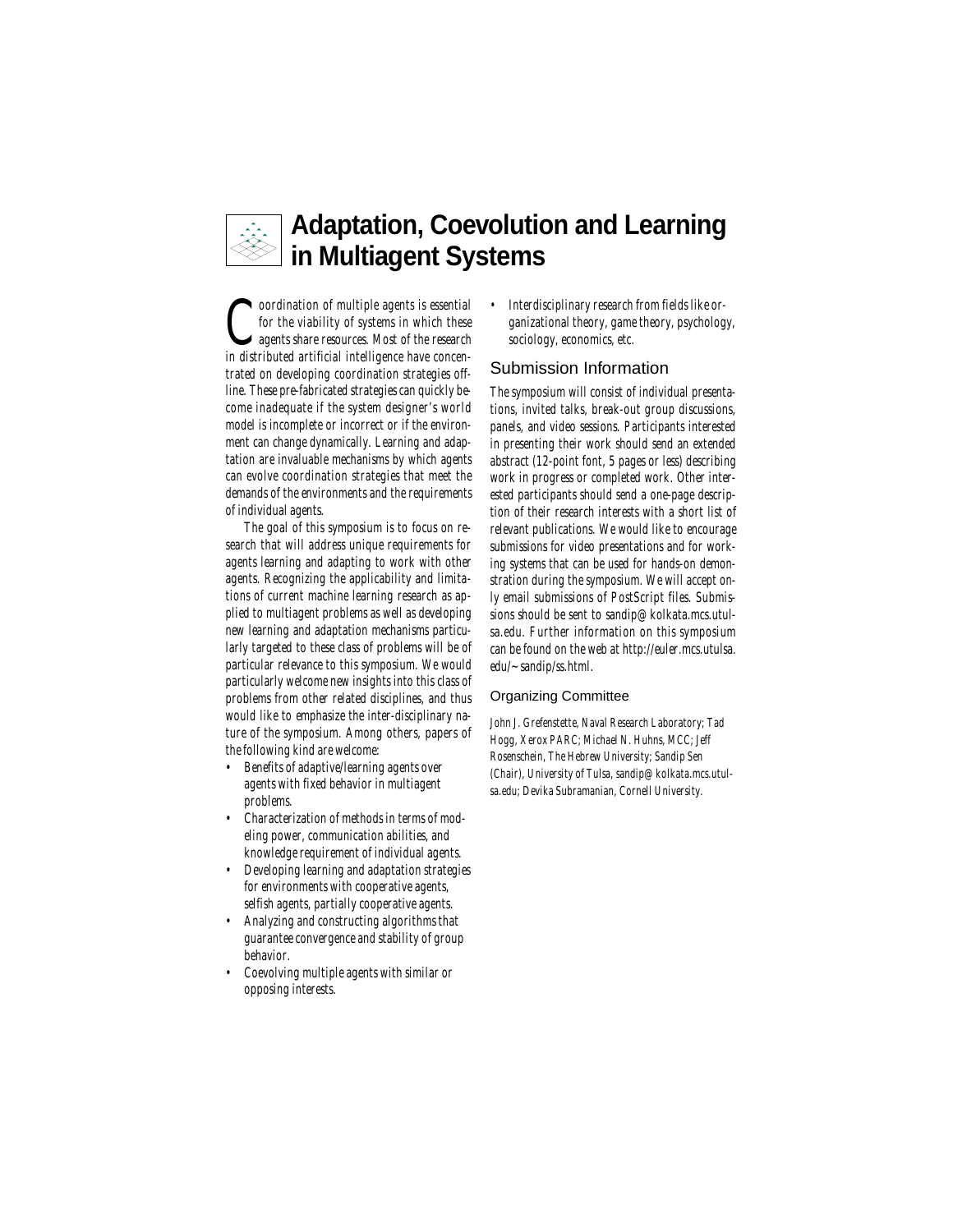

rtificial intelligence in medicine (AIM) researchers have developed several technologies over the course of the past three decades. Many of these technologies were considerably ahead of their time and were not successfully exploited. The electronic information delivery and additional automation that they required has only recently begun to be implemented on a large scale. In the perspective of these recent developments does the earlier AIM technology have greater relevance or utility? What further capabilities do current advances in AIM research provide? In addition to addressing these questions, participants in the symposium will also be asked to present state-ofthe-art AIM systems and how they contribute to the various tasks of modern health care delivery including: practice guideline development and execution, quality assurance, knowledge-discovery, and automated control. On-line clinical data sets will be made available, on demand, to interested participants.

#### Submission Information

Potential participants are invited to submit abstracts no longer than 2 pages (< 1200 words) by October 31, 1995. The abstracts should outline methodology and emphasize how the methodology has been applied. The abstracts may be sent in ASCII or RTF formats to aim-96@medg.lcs. mit.edu. Authors of accepted abstracts will be asked to submit a working paper by January 19, 1996. They will also be asked to prepare either a poster or an oral presentation.

Submissions will *only* be accepted in electronic format.

For further information, please contact the organizing committee at the address below or (preferably) via email at: aim-96@medg.lcs.mit. edu. Up to date information regarding the symposium can be found on the Web at http://www. medg.lcs.mit.edu/projects/aim/aim-96.html

Isaac S. Kohane, MD, Cochair AIM-96 Children's Hospital Informatics Program 300 Longwood Avenue Boston, MA 02115, USA. (617) 355-7333 Fax: (617) 730-0456

Organizing Committee

Isaac Kohane, Children's Hospital and Harvard Medical School; Ramesh Patil, ISI; Yuval Shahar, MD, Section on Medical Informatics, Stanford Medical School; Peter Szolovits, Clinical Decision Making Group; Serdar Uckun, MD, Rockwell International.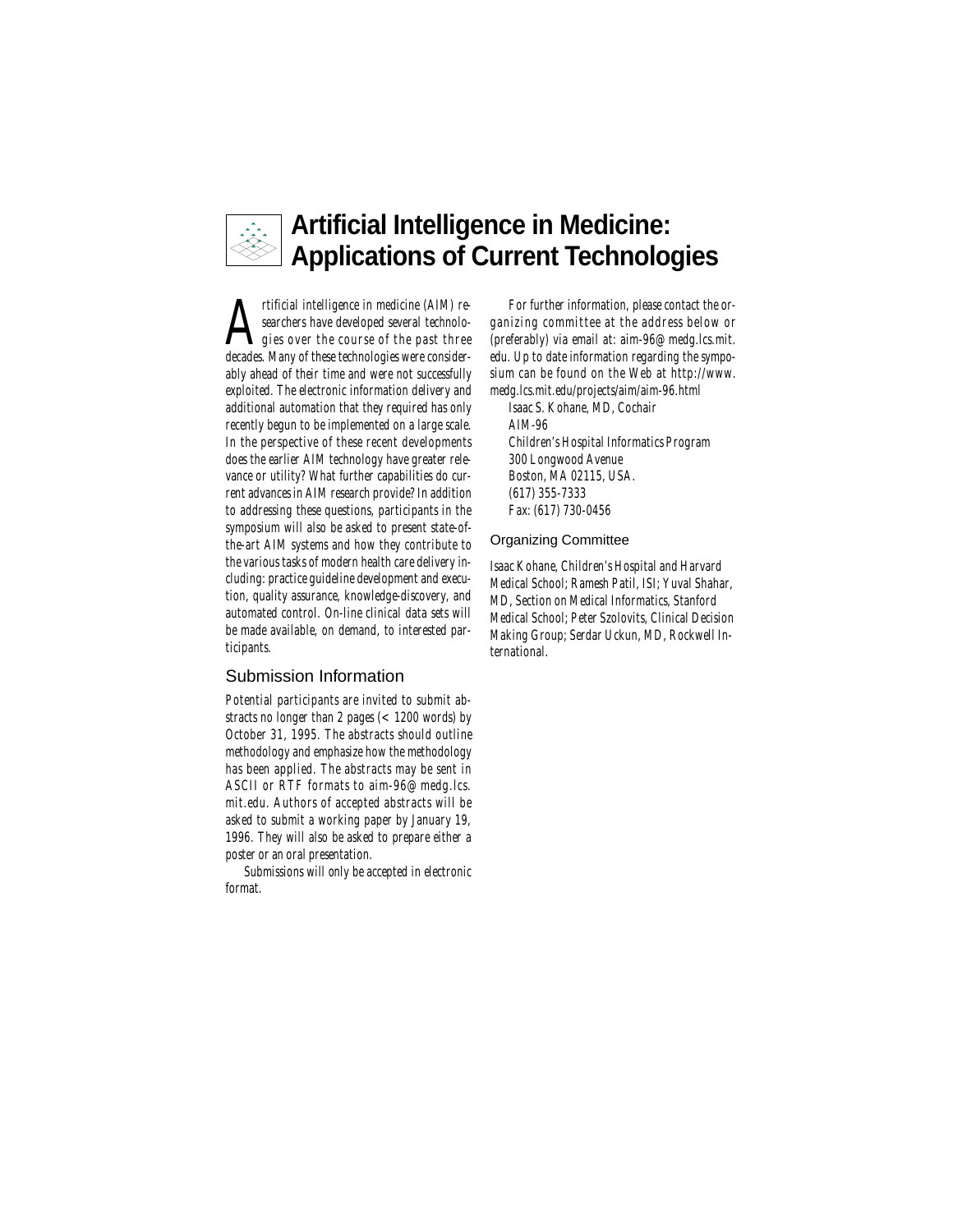

## **Cognitive and Computational Models of Spatial Representation**

**THE SERVING CONCROCERT SERVISTED SERVISTED SERVISTED SERVISTED SERVISTED SERVISTED SERVISTED SERVISTED SERVISTED SERVISTED SERVISTED SERVISTED SERVISTED SERVISTED SERVISTED SERVISTED SERVISTED SERVISTED SERVISTED SERVISTE** echnological advances in multimedia, graphics, vision and speech technology are driving research into new interfaces and requeries. Recent years have also seen an increase in interest in newer fields that depend heavily on spatial representation, in particular, analogical/diagrammatic reasoning, and multimodal interface design. Concurrently, cognitive linguistics has concentrated much effort on semantic accounts of spatial language, and the revival of the imagery debate has sharpened the focus of research into human spatial cognition.

Despite its increasing importance, spatial representation has been tackled as a subproblem of many different domains, which in turn has led to a fragmentation of the overall research effort. This symposium intends to meet the growing desire to integrate research into spatial representation and reasoning by the artificial intelligence, cognitive science and cognitive psychology communities. The goals of the symposium are:

- initiate an interdisciplinary dialogue to facilitate exchange of ideas and cross-fertilization among researchers;
- review the current influence that research into spatial cognition has on approaches to spatial representation in AI;
- develop a better appreciation of research into spatial representation by identifying issues that span domain and discipline boundaries;
- stimulate the discussion of issues in the computational realization of cognitive models of spatial representation.

Contributions are invited on the computational and cognitive modeling of spatial representation in any problem domain, in particular, we are keen to encourage contributions from researchers interested in spatial aspects of: the acquisition, representation and processing of natural language spatial expressions; mental and computational imagery; diagrammatic reasoning; analogical reasoning and direct representations of space; navigation and cognitive models of large scale space.

For further information see http://www.dcs. aber.ac.uk/~plo/AAAI\_SSS

### Submission Information

Potential attendees should submit either (1) a full technical paper (not exceeding 5000 words), or (2) a brief statement of interest preferably a summary of an ongoing research effort (not exceeding 1000 words). Send five copies by October 31, 1995 to: Patrick Olivier Centre for Intelligent Systems Department of Computer Science University of Wales, Aberystwyth Dyfed SY23 3DB United Kingdom

#### Organizing Committee

Tony Cohn (agc@scs.leeds.ac.uk), University of Leeds, UK. Janice Glasgow (janice@qucis.queensu.ca), Queen's University, Canada. Barbara Landau (blandau@orion.uci.edu), UC Irvine, USA. Keiichi Nakata (kkn@aber.ac.uk), University of Wales, Aberystwyth, UK. Patrick Olivier (plo@aber.ac.uk), University of Wales, Aberystwyth, UK. Barbara Tversky (bt@psych. stanford.edu), Stanford University, USA.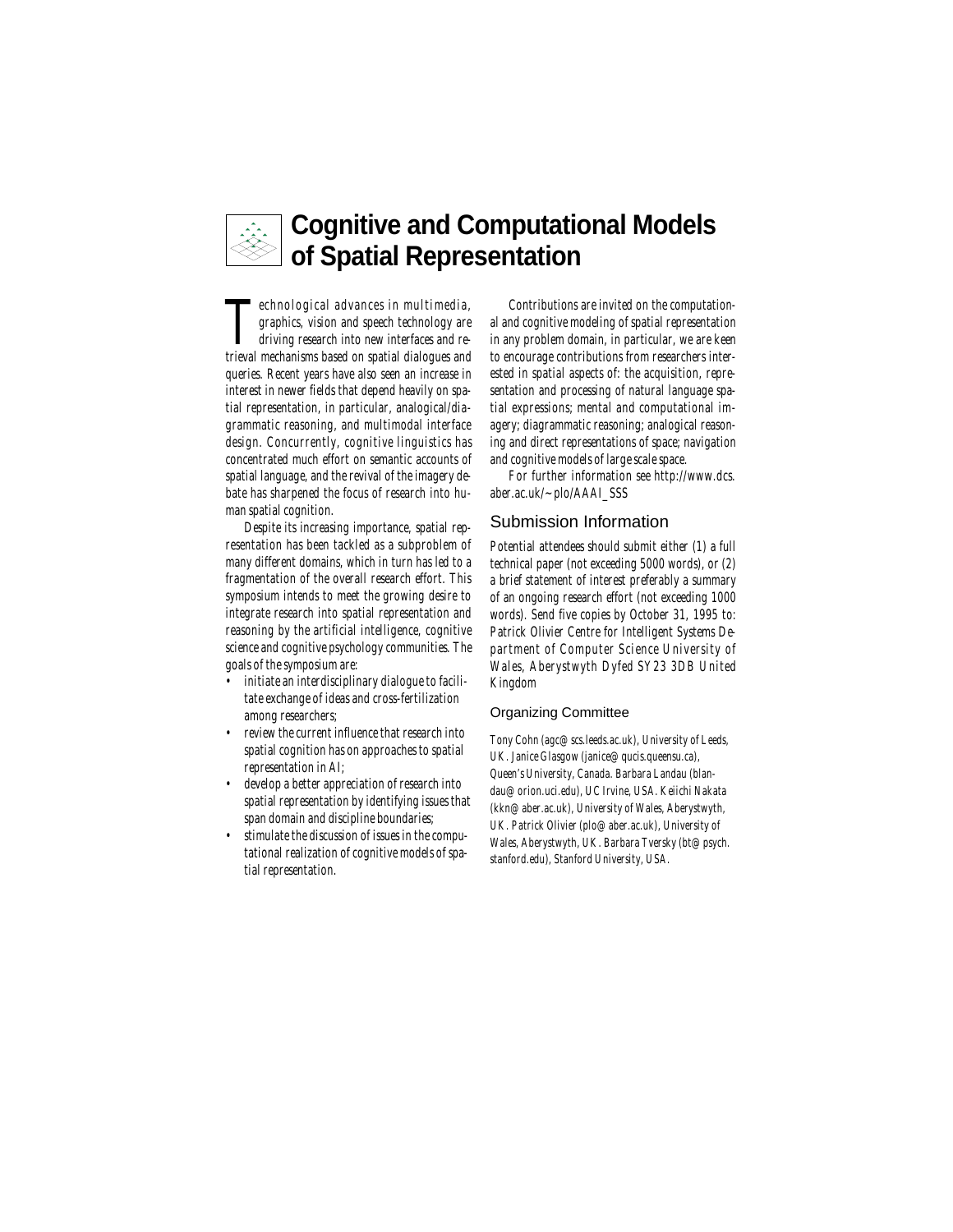

## **Computational Implicature**

Computational Approaches to Interpreting and Generating Conversational Implicature

Since the 1980s, several computational and<br>formal approaches have been developed to<br>address pragmatic phenomena with the prop-<br>erties of Gricean conversational implicatures oc-Ince the 1980s, several computational and formal approaches have been developed to erties of Gricean conversational implicatures, occurring in nonfigurative use of natural language. The purpose of this symposium is to address the following related questions.

- Is the notion of conversational implicature still useful? What role if any do Grice's maxims and cooperative principle still play?
- How does conversational implicature relate to other discourse phenomena, e.g., coherence and discourse expectations? What distinguishes it from other defeasible inferences in discourse? Would it be useful to analyze other discourse phenomena as types of conversational implicature? What is the role of linguistic (e.g., prosodic or pragmatic) constraints versus background knowledge?
- How successful have recent developments in discourse processing such as use of non-monotonic reasoning, abduction, and planning/plan inference been in modeling conversational implicature? How well do these models address related problems of intention, mutual belief, cancelation, and reinforceability? How well do they address both generation and interpretation? How should they be evaluated?
- Most models have focused on single classes of conversational implicature. What problems would arise in integrating them? Are they scalable?
- What problems in conversational implicature should be addressed in the immediate future? E.g., how can corpora be used? Do generation and interpretation pose different problems?

### Submission Information

Persons interested in participating should submit (1) a 4-6 page position paper addressing one or more of the above questions, or (2) a 1-2 page statement of interest describing the author's relevant work. Before submitting, authors are strongly encouraged to read a*long version* of this document available via the url: http://www.isp.pitt. edu/implicature. Papers should be formatted with 11-point font and 1-inch margins, and should include the author's email address. Please send 5 copies to: Nancy Green, AAAI-SSS96, Computer Science Department, Carnegie Mellon University, 5000 Forbes Avenue, Pittsburgh, PA 15213- 3890, USA.

#### Organizing Committee

Barbara Di Eugenio (cochair), Carnegie Mellon University, dieugeni@lcl.cmu.edu; Nancy Green (co-chair), Carnegie Mellon University, nancy.green@cs.cmu.edu; Julia Bell Hirschberg, AT&T Bell Laboratories; Marilyn Walker, Mitsubishi Electric Research Laboratories; R. Michael Young, University of Pittsburgh.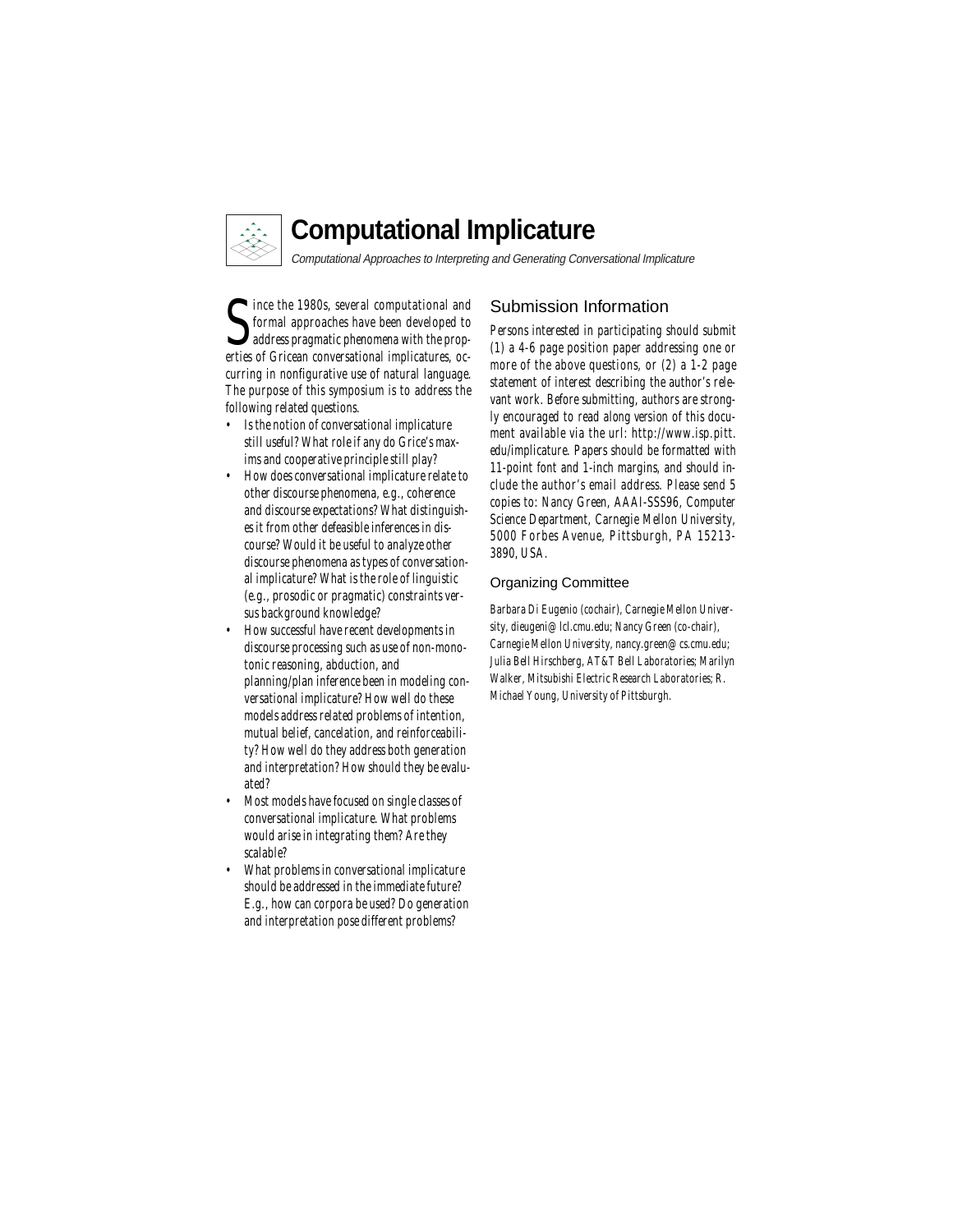

## **Computational Issues in Learning Models of Dynamical Systems**

**M** any disciplines make use of or attempt to<br>speech recognition, alignments and<br>classification in molecular biology, and packet infer models of dynamical systems. Speech recognition, alignments and classification in molecular biology, and packet routing in communication networks are examples of problems that could profit from more efficient or more accurate methods for recovering and exploiting dynamical models. This workshop will explore problems that involve searching for a function from a restricted family of functions to account for data generated by a particular physical phenomenon (a form of system identification) and searching for a function with a particular input/output behavior (a form of automatic programming). We are interested in the case in which the state space is quite large, infinite or at least exponential in the size of the input. The focus of the workshop is on sharing insights on the structure of dynamical systems and on investigating methods for using such structure to provide computational advantage.

### Submission Information

We invite extended abstracts (maximum of five pages) addressing technical issues or proposing specific methods for using or learning models of complex dynamical systems. Authors are strongly encouraged to read a *long version* of this document available on the web: http://www.cs.brown. edu/research/ai/dynamics/symposium/cfp.html

Electronic submissions are strongly encouraged and should be sent to spring@cs.brown.edu. Paper submissions should be sent to:

Thomas Dean Department of Computer Science Brown University Box 1910 Providence, RI 02912

Organizing Committee

James Crutchfield, Berkeley; Thomas Dean, Brown University; Thomas Dietterich, Oregon State University; Leslie Kaelbling, Brown University; Michael Kearns, AT&T; Melanie Mitchell, Santa Fe Institute; David Wolpert, Santa Fe Institute; Brian Williams, NASA Ames Research Center.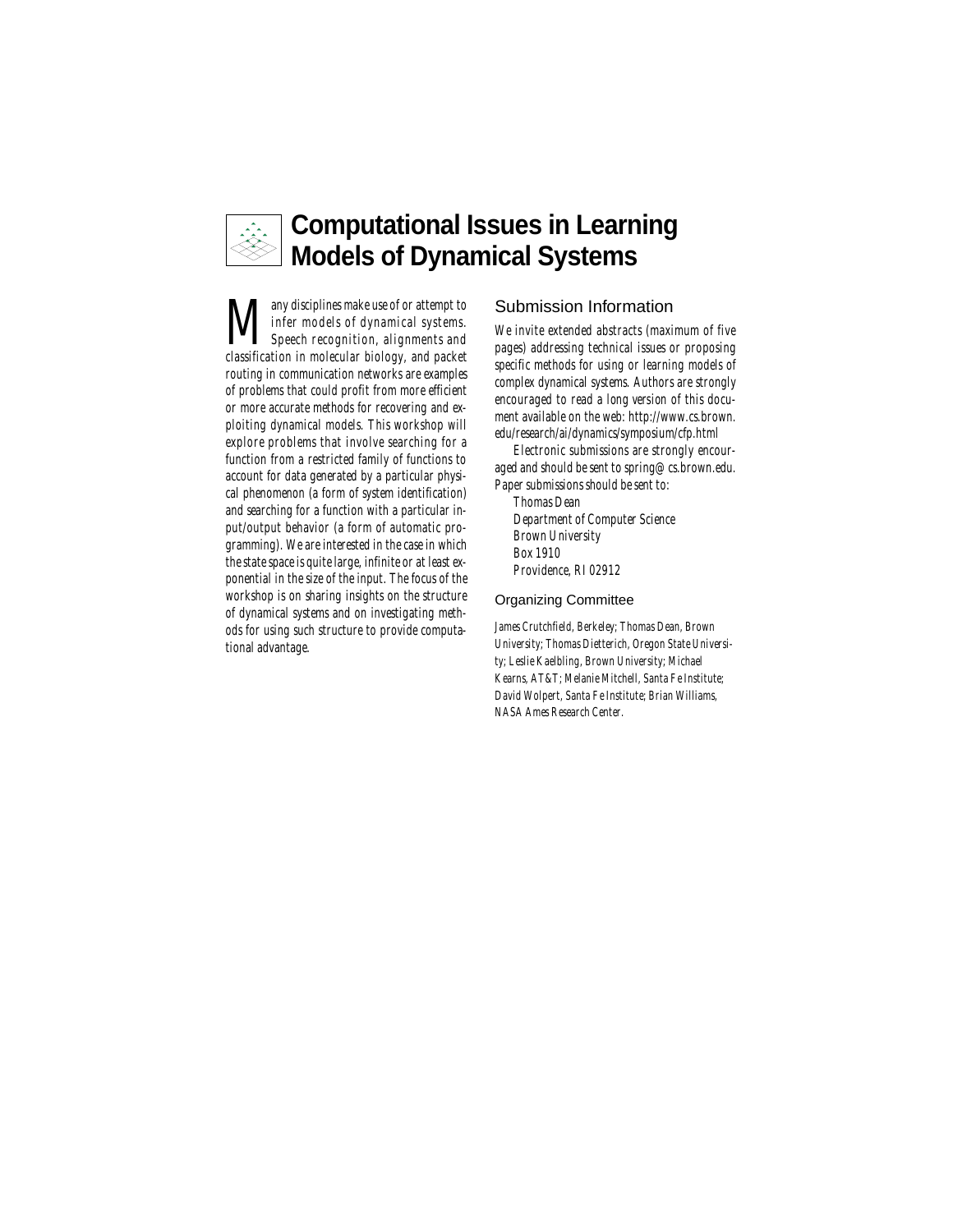

s the volume and importance of the information available on the Internet continues<br>to increase, there is a growing interest in<br>information access in all areas of computer science mation available on the Internet continues information access in all areas of computer science. There has been substantial recent work on the application of machine learning techniques (e.g., inductive learning, genetic algorithms, and neural networks) to information access problems. For example, machine learning has been used to improve weights on terms for relevance feedback, to learn rules for filtering netnews articles, for automatic identification of hypertext links, and for text topic identification.

Thus far, though, there has been no professional gathering devoted to investigating the use of machine learning techniques to improve access to textual information. The goal of this symposium is to provide the much-needed opportunity to develop new ideas and a well-defined community in this growing field.

For this symposium, authors are asked to submit papers concerning the use of machine learning to enable or improve users' access to online information. Machine Learning techniques are especially appropriate for, but not limited to, the following information access tasks: Text categorization and segmentation routing/filtering relevance feedback clustering user preferences/usage pattern analysis browsing multi-source integration

Papers can describe the use of machine learning on one or more of these tasks, or the development of new machine-learning algorithms tailored to information access tasks, or a comparison of learning algorithms vs. no learning on a given task. Although we expect that all accepted papers will provide objective evaluations of the main contributions of the described work (the use of standard test collections is encouraged, where applicable), this is an area with a lot of room for new ideas, and we would like this symposium to serve as an appropriate medium for publication of such work.

Authors should make certain that the learning

techniques they describe address the special issues that are associated with problems in information access. For example, because there are so many words in a typical text collection, ML problems in IA often involve a very large number  $>$ (10^5 - $10^6$ ) of features. Characteristics of the available relevance assessments also make standard methods of evaluation problematic.

#### Submission Information

The symposium will consist of invited talks, paper presentations, and discussion sessions. Researchers from the information retrieval community are especially encouraged to participate. Interested participants should submit a short paper (5-8 pages maximum) addressing one or more of the research issues described above. If submitting via email, send either a URL pointing to a postscript version of the paper or the PostScript copy itself to

mlia@parc.xerox.com.

Or, send 5 hard copies to Marti Hearst Xerox PARC 3333 Coyote Hill Rd. Palo Alto, CA 94304 Telephone: (415) 812-4742 Fax: (415) 812-4374 For further information, a web page for this symposium is located at http://www.xerox.com/ PARC/mlia/mlia.html

Organizing Committee

Richard K. Belew, University of California, San Diego; Marti A. Hearst (cochair), Xerox PARC; Haym Hirsh (cochair), Rutgers University; Tom Mitchell, Carnegie Mellon University.